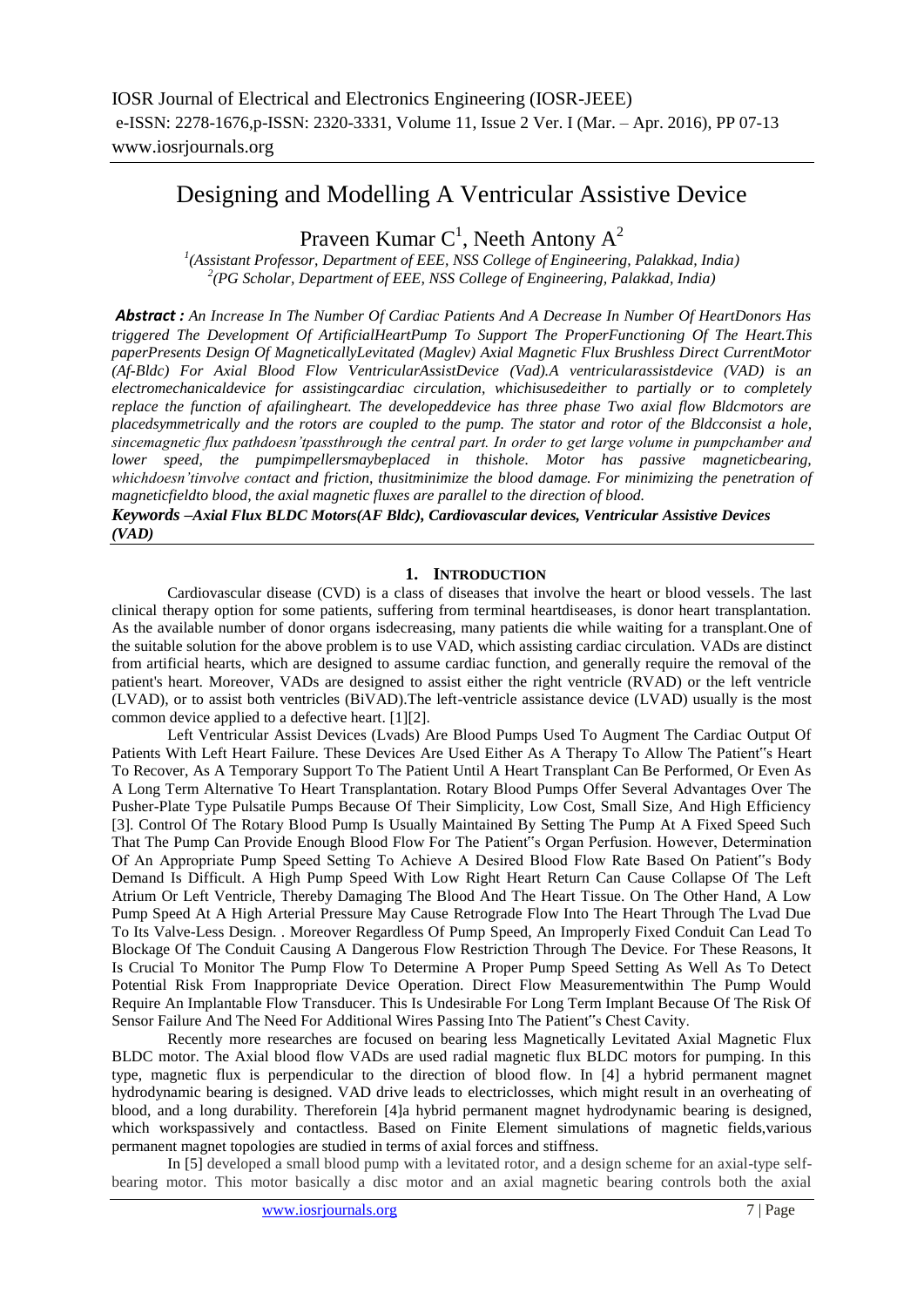#### *Designing And Modelling A Ventricular Assist Device*

translation of the rotor and the rotation. In order to improve the radial support properties hydrodynamic bearing is included in the design of the motor. The designed motor in [5] has high efficiency (small continuous flow blood pump) delivering sufficient flow rate and pressure head. An electromagnetic and fluid finite element analysis based axial blood flow pump is designed in [6]. The characteristics of the magnetic bearings are evaluated by using electromagnetic finite element analysis. In [7] discuss about the effect of magnetic field on blood due to the presence of iron in blood hemoglobin. The design and optimization of the axial flux motor for blood application is described in [8]. In order to maximize the motor efficiency different motor design topologies are explained. A bearing less permanent magnet synchronous motor based on the Maxwell stress tensor method and suspension force modelling is proposed in [8].this proposed drive is verified by using finite element analysis. In [9-11] it explains magnetically levitated axial blood flow pump along with a new electromagnetic actuator. This electromagnetic actuator is for axial flow balancing. A sensor assembly for the control of rotor axial position is also presented in [11].

The main problem in the VAD is the damage of the blood due to high shear stress. This high shear stress is due to the small volume of pump chamber. To avoid this large volume of pump chamber than conventional VAD are required. So in this paper describes the larger volume pump chamber, which rotates at lower speed. Therefore shear stress can be reduced in blood. Here the magnetic field doesn"t affect the blood because flux is not perpendicular to the blood flow.

This paper presents the design and modelling of the magnetically levitated axial flux BLDC motor for an axial blood flow VAD. This research takes inspiration from [12].This paper Presents Design Of Magnetically Levitated (Maglev) Axial Magnetic Flux Brushless Direct Current Motor (Af-Bldc) For Axial Blood Flow Ventricular Assist Device (Vad). The developed device has three phase Two axial flow Bldc motors are placed symmetrically and the rotors are coupled to the pump. The stator and rotor of the Bldc consist a hole, since magnetic flux path doesn"t pass through the central part. In order to get large volume in pump chamber and lower speed, the pump impellers may be placed in this hole. ie in this design the chamber of the pump is bigger than the previously proposed normal axial VADs. Motor has passive magnetic bearing, which doesn"t involve contact and friction, thus it minimize the blood damage. For minimizing the penetration of magnetic field to blood, the axial magnetic fluxes are parallel to the direction of blood.

#### **2.1 Pump Design**

The Blood System Is The Main Transport System For Fuel Supply And Disposal Of Body By-Product. It Serves For Distribution Of Food Contents From The Digestive System And Of Oxygen From The Respiratory System To The Body Cells. It Also Serves As Transport System For The Disposing Of By-Products Like Co2 In The Combustion Process. Heart Is The Main Component Of Cardiac Vascular System. It Includes The Pulmonary Circulation, A "Loop" Through The Lungs Where Blood Is Oxygenated; And The Systemic Circulation, A "Loop" Through The Rest Of The Body To Provide Oxygenated Blood. The Systemic Circulation Can Also Be Seen To Function In Two Parts–A Macro Circulation And A Microcirculation. An Average Adult Contains Five To Six Quarts (Roughly 4.7 To 5.7 Liters) Of Blood, Accounting For Approximately 7% Of Their Total Body Weight. The Heart Pumps Oxygenated Blood To The Body And Deoxygenated Blood To The Lungs. In The Human Heart There Is One Atrium And One Ventricle For Each Circulation, And With Both A Systemic And A Pulmonary Circulation There Are Four Chambers In Total: Left Atrium, Left Ventricle, Right Atrium And Right Ventricle. The Right Atrium Is The Upper Chamber Of The Right Side Of The Heart. The Blood That Is Returned To The Right Atrium Is Deoxygenated (Poor In Oxygen) And Passed Into The Right Ventricle To Be Pumped Through The Pulmonary Artery To The Lungs For ReOxygenation And Removal Of Carbon Dioxide. The Left Atrium Receives Newly Oxygenated Blood From The Lungs As Well As The Pulmonary Vein Which Is Passed Into The Strong Left Ventricle To Be Pumped Through The Aorta To The Different Organs Of The Body. Cardiac Output (Known As .,Q") Is A Measure Of The Amount Of Blood That Is Pumped Out Of The Heart In One Minute. "Q" Specifically Refers To The Amount Of Blood Pumped Out Of The Left Ventricle As This Is The Ventricle That Supplies Blood To The Muscles And Organs Of The Body. Cardiac Output Is Made Up Of Two Components, Heart Rate (Hr) And Stroke Volume (Sv). Heart Rate (Hr) Refers To The Number Of Times The Heart Beats Every Minute (Bpm). Stroke Volume (Sv) Refers To The Quantity Of Blood Pumped Out Of The Left Ventricle With Every Heart Beat. The Exact Volumes Are Not Easily Measured, So They Are Often Estimated Based On What We Know About Stroke Volume And The Factors That It Affects Such As Blood Pressure Which We Can Measure. The Equation For Cardiac Output Is: Q = Hr X Sv Blood Pressure (Bp) Is A Measure Of The Force Being Exerted On The Walls Of Arteries As Blood Is Pumped Out Of The Heart.The Maximum Pressure During Ventricular Contraction Is Called The Systolic Pressure. The Lowest Pressure That Remains In The Artery Before The Ventricular Contraction Is Called Diastolic Pressure. Ideally, We Should All Have A Blood Pressure Below 120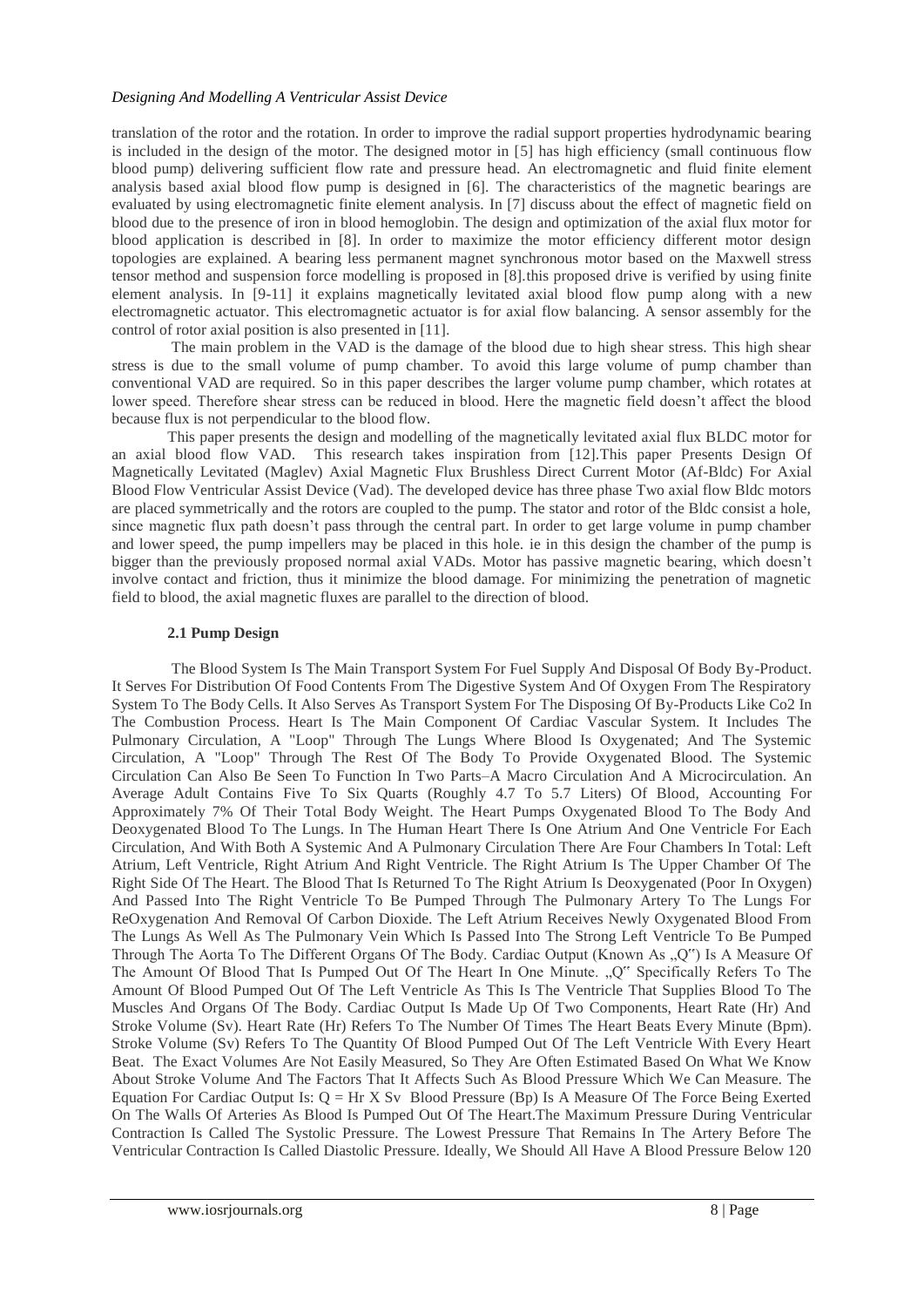#### *Designing And Modelling A Ventricular Assist Device*

Over 80 (120/80). This Is The Ideal Blood Pressure For People Wishing To Have Good Health.Since Variation In The Pressure Is Difficult During Design We Take Average Of Pressure (100mmhg).

The Heart Can Be Described By Simple Model Of A Pump. The Heart Muscles Contracts Which Cause Decrease In The Volume Of Respective Heart Chambers.Amount Of Work Done By Heart Muscle Can Be Calculated By Force F Of The Muscle,

### $\Delta W = [F.Dr(1)]$

The Work Can Be Expressed In Terms Of Pressure P Exerted On The Surface Area A Of The Heart Chamber.

 $\Delta W = (F/A)$  A.Dr(2)  $\Delta W = \int F A dV(3)$  $\Delta W = \int P dV(4)$  $V<sub>2</sub>$  $\Delta W = \int P dV(5)$  $U1$  $\Delta W = P(V2 - V1)(6)$ 

V2 − V1 Is The Volume Of Pumped Blood During Each Compression P Is The Average Pressure. Change In Work Done ∆Wis Given By, ∆W =Average Pressure \* Stroke Volume. The Power or Work Rate Depends on the Frequency Of Theheartbeat.

Output Power Required To Pump =  $(\Delta W/t)$  (7)

During The Calculation Of The Input Power Of The Motor Of The Motor We Have To Consider The Blood Flow Conditions, Flow Resistance, Viscosity And Turbulence. Blood Flows Only If There Is Pressure Difference Between Points Along A Tube Originates A Flow F.

F  $A$  ΔP(8)

Flow Is Determined By Average Velocity (V) Of Particle and Area Of Cross Section (A) Is Given By,

 $F = A*V(9)$ 

According To Law Of Continuity Flow Is A Constant.Therefore Average Velocity Is Inversely Proportional To Square Of The Radius Of The Tube. The Resistance R Of The Flow F Is Determined By The Pressure Difference Between The Tubes. The Resistance Can Be Calculated By The Following Relations.



Figure 1 Tubes In Series

 $Rtotal=R1+R2+R3(10)$ 



Figure 2 Tubes In Parallel

$$
\frac{1}{R_{\text{Total}}} = \frac{1}{R_1} + \frac{1}{R_2} \tag{11}
$$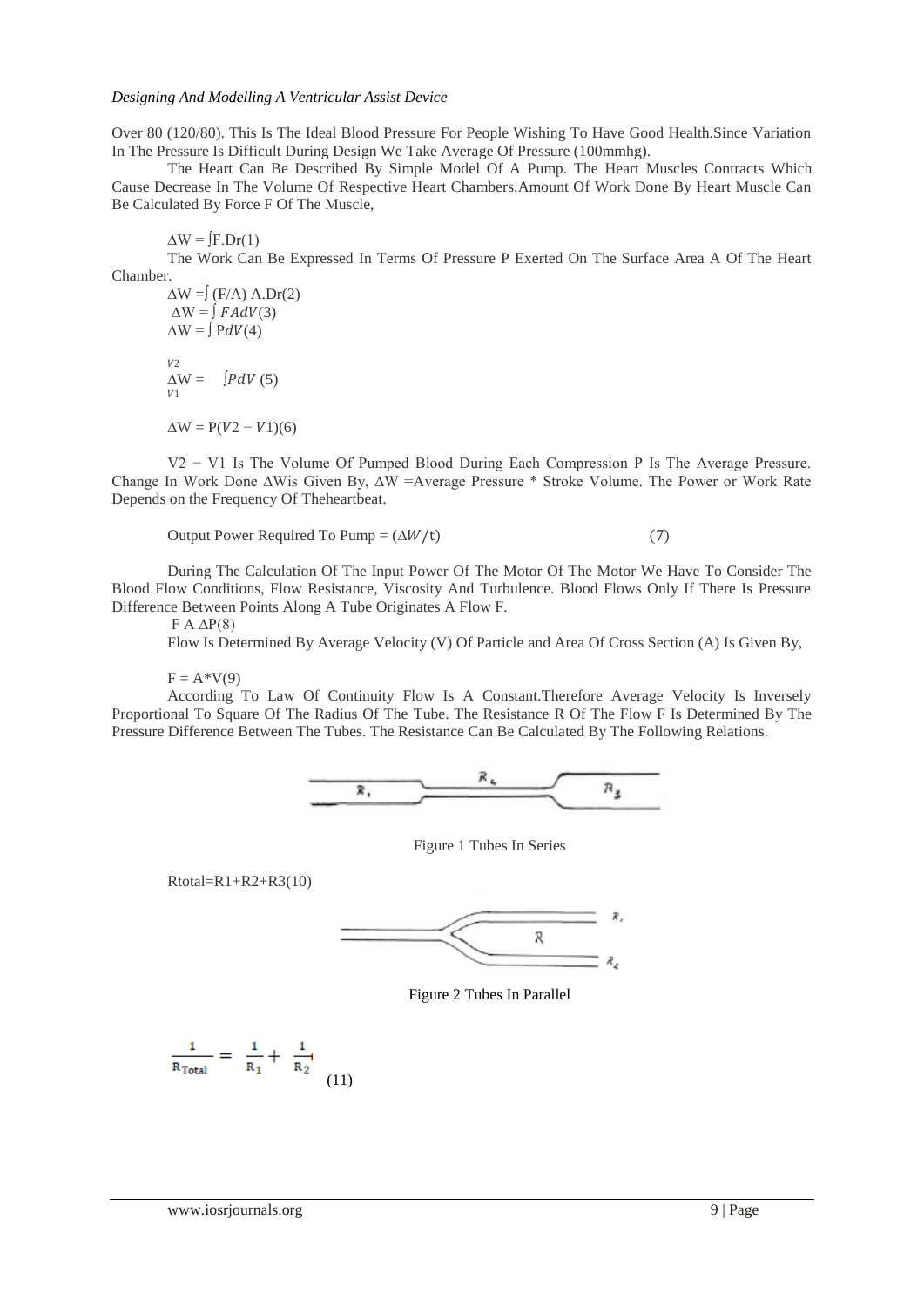

Figure 3 Tubes In Parallel

$$
\frac{1}{R_{\text{Total}}} = \frac{1}{R_{11}} + \frac{1}{R_{12}} + \frac{1}{R_{21}} + \frac{1}{R_{22}} \tag{12}
$$

By Using The Expression For The Flow In The Case Of Branching We Obtain Relation Between The Main Flow F And The Branch Flows F1 And F2.

 $F = F1 + F2(13)$ 

ĭ

Flow Resistance Can Be Calculated By,

 $R = (\Delta P)/(14)$ 

Viscosity Is Temperature Dependent Which Reflects Friction Between The Fluid Components. The Velocity Profile For Viscous Or Laminar Flow Is As Shown In The Figure 4.



Figure 4 Velocity Profile

Figure 4 is the Velocity Profile For Viscous Or Laminar Flow, here Velocity Is Maximum Along Center Axis Of The Tube And The Velocity At The Adjacent Tube Walls Is Zero. Flow Is Determined By Viscosity Of Fluid  $\Theta$ .

 $F = (\pi r 4/\Delta P 8\vartheta L)$  (15)

If Velocity Of Fluid Increases Above A Critical Velocity Laminar Flow Is Turbulent.During Turbulence Linear Relation Between Pressure And Flow Becomes Invalid. Turbulence Is Less Efficient So More Work Is Required For The Heart. Critical Velocity Of Turbulence Depends On Viscosity Of The Fluid, Densityρ, Average Velocity V, Radius Of The Tube R,

 $NR = (2\rho r V/\vartheta)$  (16) Flow Will Be Laminar If TheReynolds's Number Is Less Than 2000.Flow Will Be Turbulent If The Reynolds's

Number Is Greater Than 3000.

#### **2.2 Axial flux BLDC pump**

 Permanent magnet BLDC motor has a compact structure and this provides additional magnetic flux. According to the flux directions, this motors are classified in to Axial flow and radial flow BLDC motors Excellent low speedperformance and high torque generating capacity are inherent natures of the Axial flow BLDC Motor. ie thiskind of motor can be designed for higher torque-to-weight ratio with high efficiency. Axial Flux motors differ from the other types of the motors not for the magnetconstruction shape but the flux direction and the shape of the motor. Flux goesthrough the radially from the rotor axe. The inherent features of PMs, such as high efficiency, high compactness and wideoperation speed range, make these machines suitable for direct drive applications. In directdrive applications, the shaft of the machine is directly coupled to the shaft of the application,thus avoiding the gearbox, which leads to more efficient and compact solutions. The highpower of current magnet materials may decrease the size of the machine in comparison withthe classic induction machines. Furthermore, PM machines have a magnetized motor, so thatthe consumption of electrical energy is decreased. These machines are able to work at lowspeed, which is very interesting for direct drive low speed applicationsIn axial flux machines flux goes throughthe axe direction. Also shape of the motor is rather disc type. The figure 5 below shows the Axial flux BLDC motor. Axial flux machines can be designed as rotor is outside the stator. With this typeof design disc type loads can be coupled with the motor. Sometimes motor iscompletely inserted into load. In the proposed design, rotors are symmetrically placed on both sides of the pump unit. Central part of the BLDC motor is hole, so there is no flux is passes through it. This is the main advantages of the proposed Axial flux BLDC motor based VAD. A pipe is placed in the central hole of the motor, thus it allows passingVAD blood flow through it.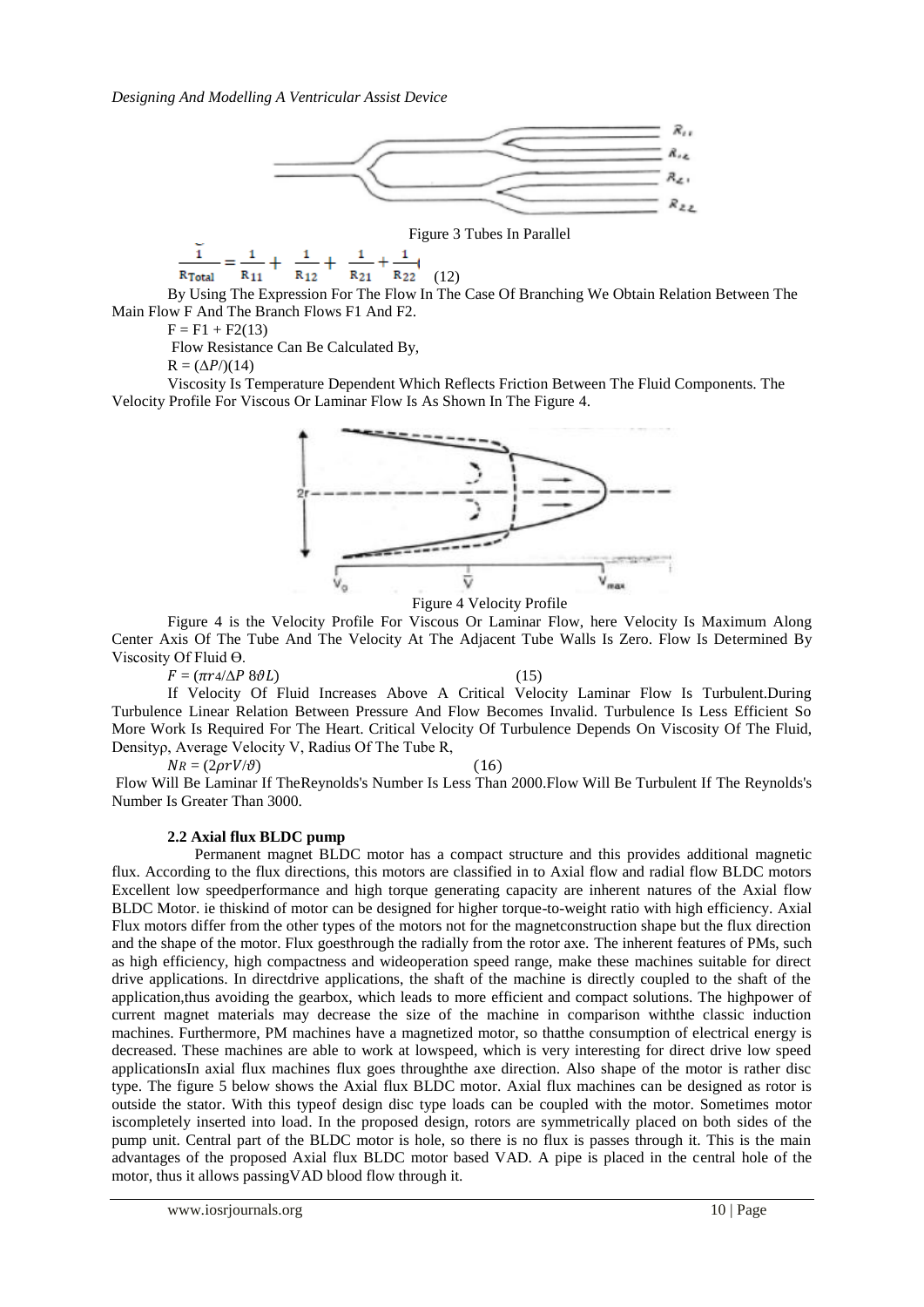*Designing And Modelling A Ventricular Assist Device*



Figure 5 Axial flux brushless dc motors

The flux path of the axial flux BLDC Motor [12] is shown in Fig.6.



Figure 6. Flux path of AF-BLDC motor

According to the rotor position, phases are switched in sequential order. A hall effect sensor is used for sensing the rotor position. For each phase excitation rotor is rotates by 30 degree. The core reluctance and magnetic permeability of the core is assumed as zero and infinite respectively. Let Sgand Smbe the air gap and permanent magnet reluctance respectively. These are calculated by using equation (17) [12]

$$
S_g = \frac{L_g}{\mu_{0 A}} : S_m = \frac{L_m}{\mu_{m A}} (17)
$$

WhereLgis the airgaplength and Lm is the permanent magnet length. A is the surface area of the stator pole. If the permeabilities  $\mu_0 = \mu_m$  then the total reluctance will be

$$
S_t = S_g + S_m = \frac{L_m + L_g}{\mu_0 A}
$$
(18)  
\nHere resistivity $\rho_0 = \frac{1}{R_0} = \frac{\mu_0 A}{L_g + L_m}$  (19)  
\nThe total mmf of the magnetic circuit is  
\nNi= $H_m L_m + H_g L_g$  (20)  
\nMagnetic flux  $\Phi = B_m a_m = B_g a_g$  (21)  
\nMagnetic flux density is obtained from equation (21)  
\n
$$
B_m = -\mu_0(\frac{a_g}{a_m}) (\frac{L_m}{L_g}) H_m + \frac{\mu_0 N}{L_g} (\frac{a_g}{a_m}) I
$$
 (22)

From this current to be applied  $I = B_m + \mu_0 \left( \frac{a_g L_m}{a_L L_m} \right)$  $\frac{a_g L_m}{a_m L_g}$  H<sub>m</sub>  $*(\frac{a_m L_g}{\mu_0 N A_g})$ ) (23)

Let FrandDrbe the radial force and the diameter of the rotor respectively. Torque can be calculated [12]by using

$$
T = D_r * F_r \quad (24)
$$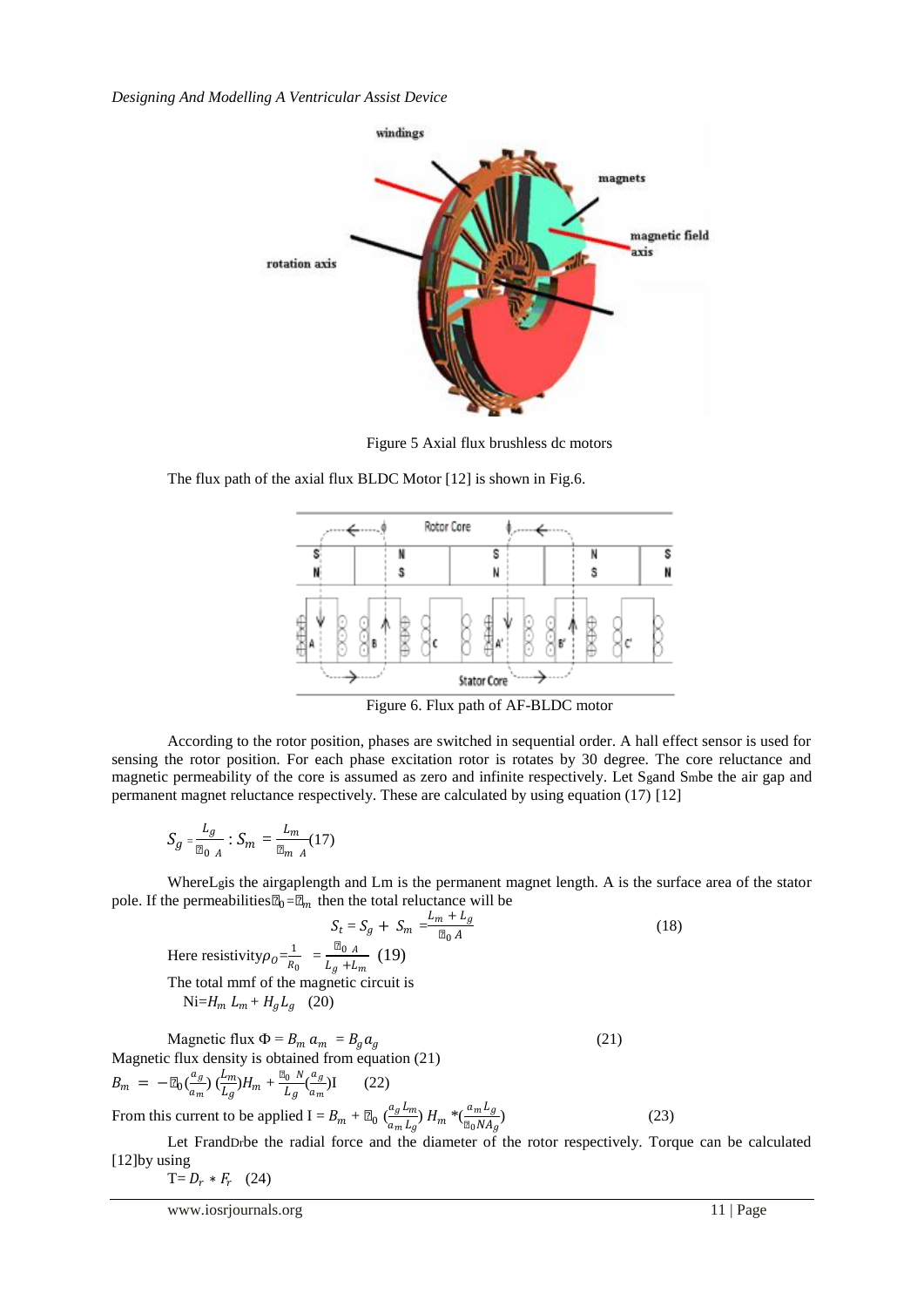

Fig.7. Magnetic levitated design of BLDC Motor ( Courtesy : **Prof.Ahmet FENERCIOG˘LU)**

Here Axial force is the pull force of the rotor. This axial force must be compensated, otherwise it will creates friction and blockage in magnetic bearing motors. This design consists of symmetrically placed twin motor and passive bearing magnets for compensating the axial forces developed by the motor. In the operation of the motor, the rotor will be pushed in reverse direction depending on the motor speed and viscosity due to dynamics of the pumped liquid. The magnetic levitated design of the axial flux BLDC motor is shown in fig 7[12].

# **3 Conclusion**

The Efficiency Of The Heart Pump Is Very Low (12-20%) So Due To This Variation In The Efficiency We Take Average Value Of Efficiency As 15%. The Mechanical Power Required For Pumping Blood Is  $\sim$ 1.3 Watts. So The Required Motor Has to Supply an Input Power (~13 Watts) To Provide This Mechanical Power, Since The Mechanical Efficiency Of Heart Is very low, Af-Bldc Motor Design Was Proposed For Axial Blood Flow VADs With Magnetic Bearing.The inherent features of this motor are it has high efficiency, miniature size and high compactness make these machines suitable for direct drive applications. The developeddevice has three phase twin axial flow Bldcmotors are placedsymmetricallyfor balancing the axial pull forces. The stator and rotor of the Bldcconsist a hole, sincemagnetic flux pathdoesn'tpassthrough the central part. In order to get large volume in pumpchamber and lower speed, the pumpimpellersmaybeplaced in thishole. Motor has passive magneticbearing, whichdoesn"tinvolve contact and friction, thusitminimize the blood damage. The blood damage due to shear stress isminimizedwiththisbearinglesspump design.

# **Acknowledgment**

The authorswish to thank**Prof.Ahmet FENERCIOG˘LU\*,** Department of Mechatronics Engineering, Faculty of Engineering and Natural Science, GaziosmanpasaUniversity, Tokat, Turkey. This application and design takes the inspiration fromhispapertitled "Design and analysis of a magneticallylevitated axial flux BLDC motor for a ventricularassistdevice (VAD)" [12].

# **Authors Profile**



Mr. Praveen Kumar.C Is Working Presently As Assistant Professor In The Electrical And Electronics Engineering Dept. of NSS College Of Engineering Palakkad. His Research Areas Include: Computational Cardiac Electrophysiolog ,BioMechatronics, Biomedical Devices And Electromagnetism .